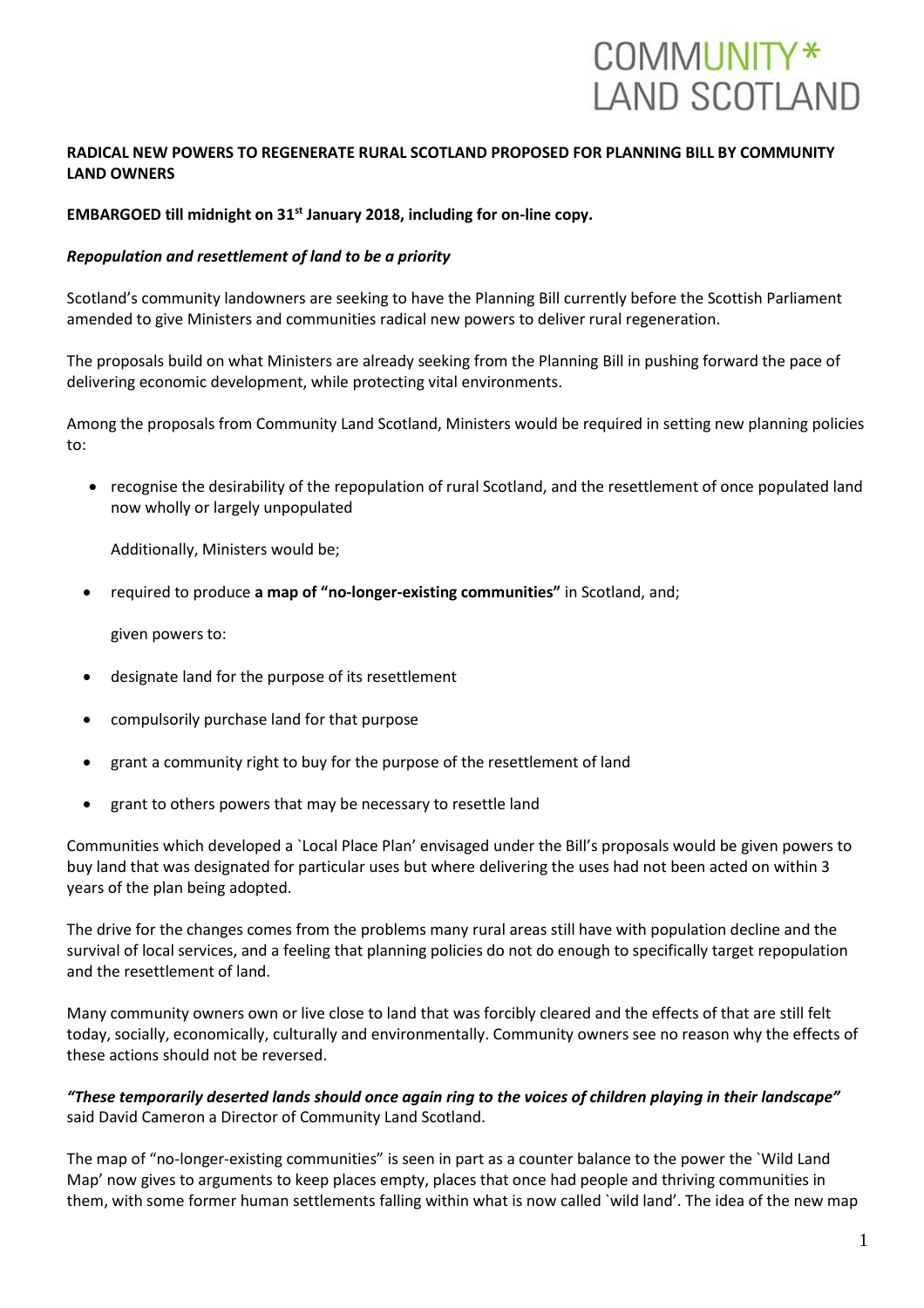is that when planning decisions are made the place of former settlements – "no-longer-existing communities" – should be a consideration in future land uses.

"*A lot of time has been spent mapping so called `wild land' and some now needs spent mapping Scotland's lost heritage as part of thinking about our future development. It is all about finding more balance in the arguments about landscape and the opportunity to have a more living landscape in which people are an integral part.*"- a spokesperson for Community Land Scotland said.

Community Land Scotland will be briefing MSPs on their proposals over coming weeks.

## ENDS

The submission made to the Local Government and Communities Committee of Parliament is below.

#### **Planning (Scotland) Bill**

#### **Submission to Local Government and Communities Committee from Community Land Scotland**

This submission is limited to two sets of considerations:

- 1. Local Place Plans (Part 1: 9)
- 2. Requirements for policies to support the renewal of rural Scotland

#### **1. Local Place Plans**

Community Land Scotland (CLS) welcomes the provisions in the Bill at Part 1: 9 to allow for the incorporation of Local Place Plans into the Local Development Plan. The provisions are clear.

The only issues CLS has relate to:

a. the appropriateness of the "prescribed" matters the local planning authority will need to have regard to when considering the Local Place Plan. **It would be helpful in scrutinising the Bill if the Committee can seek assurances from the Scottish Ministers that there will be appropriate consultation with community interests of any proposed "prescribed matters": If necessary, placing a requirement on Ministers to consult on any such prescribed matters with bodies they regard as representative of community bodies.**

b. the omission from the Bill, as introduced, of recognition that for a community body to prepare a Local Place Plan could and most probably will represent a considerable undertaking: such an undertaking falling to bodies which would not generally be well resourced financially or in terms of support staff (if any) to assist.

It would be extremely unfortunate if these welcome provisions to give the opportunity of more local input to the local development plan were not able to be taken, or taken in ways that may not be adequate to meet the needs of the local development plan, because the resources were not available to do this adequately.

Research currently being undertaken for Community Land Scotland by the *Inherit<sup>1</sup>* institute underlines this concern. The research report will be published in the coming months. Research interviews with key individuals in the community land sector and in relevant public bodies indicate widespread recognition of the potential value of a more direct and active role in plan making for community bodies. The research is also evidencing concern that any new responsibilities placed on community bodies are matched with support to enable them to develop the requisite knowledge, skills and human resource.

 $\overline{a}$ 

<sup>1</sup> www.inherit-institute.org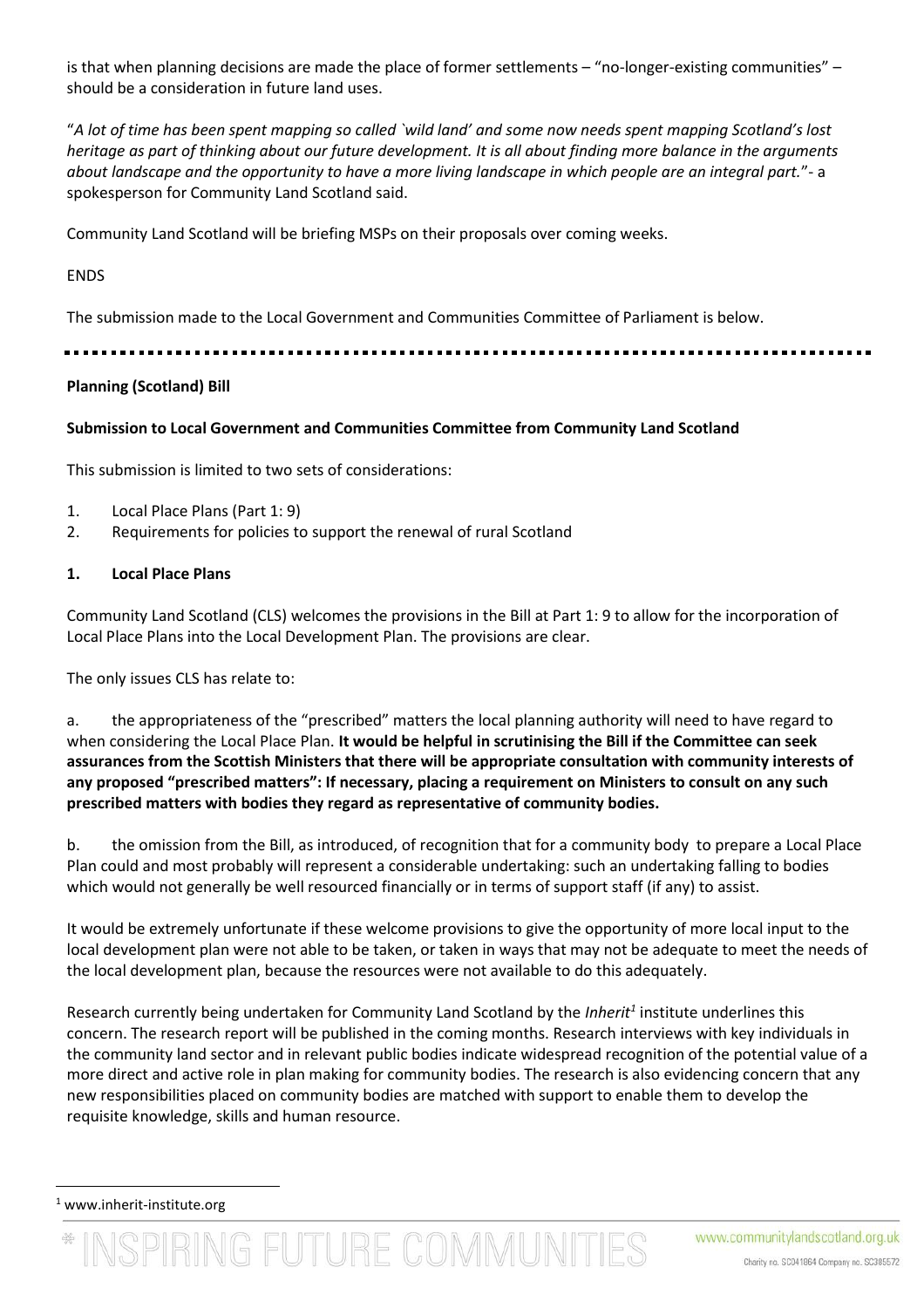# **It would be appropriate that the Bill at this section gives powers to Ministers to be able to provide financial support to community bodies in making Local Place Plans.**

c. An opportunity to strengthen the Bill and link to other government policy. The policy behind the Bill is on stronger planning, but also better delivery of progress on the development potential of the land as set out in the NPF and the local development plan. The Policy Memorandum to the Bill recognises that planning for the use of the land does not deliver its development, without further measures.

In the context of the Local Place Plans **it would seem appropriate that provision be made for the option that a community body seek from Scottish Ministers the right to buy land to deliver the use envisaged in the local place plan, where that envisaged development had not been acted on within a period of 3 years from the adoption of the plan.** This could be for the development of the land by the community body itself, or on behalf of a third party. There are well rehearsed procedures within both the Land Reform (Scotland) Act 2003 and the Land Reform (Scotland) Act 2016 to be able to inform the suitable provisions here, which could be introduced by regulation, if the framework provision for this were included in this Bill.

d. In addition, to give further status to the Local Place Plan and practical help to the developments envisaged by the plan, **provision could be made for any land within the Local Place Plan which is identified for particular use, to be deemed as land for which there would be a presumption in favour of a Registration of Interest (as per the Land Reform (Scotland) Act 2003) when applied for by a community body.**

# **2. Requirements for policies to support the renewal of rural Scotland**

Community owners of land are principally driven by the need for the social and economic development of their place. Many community land owners have seen their place decline over many years, sometimes centuries; with the threats this brings to a sustainable future, to their culture and local environment, to their very existence.

While community land owners place a lot of emphasis on the renewal of their place, its development and repopulation, and there is some evidence of success in this, the threat of continued depopulation, or impediments to repopulation, still remain.

In addition, there are many areas of Scotland, particularly (but by no means only) in the Highlands and Islands, where vast tracts of land are unpeopled as a result of the (often forcible) removal of people from the land in past centuries. The principal straths of Eastern Sutherland (Strathnaver, the Strath of Kildonan and Strathbrora), for example, contain the sites of between 150 and 200 separately named (and sometimes substantial) communities which have been entirely deserted since their occupants were evicted and their buildings levelled in the opening decades of the nineteenth century. Much the same is true of lots of similar localities. In the high hill country all around those areas, moreover, are the remnants of shieling communities that, for many hundreds of years, were occupied for several months each summer.

While not wishing to recreate the land-use patterns of former times, CLS has an ambition the reoccupation of at least some of Scotland's unpeopled places. At present, this would seem an unlikely proposition, partly, in our view, because land use planning policy does not really contemplate such a possibility. This in part is conditioned by landscape policy thinking, and more generally because this strategic land use opportunity has not received the policy attention it probably should have in the past.

This was not always so. During the 1890s, for instance, a royal commission was established to report on, and map, such depopulated land in the Highlands and Islands as might be suitable for reoccupation. The commission's findings helped shape subsequent legislation, most notably the Land Settlement (Scotland) Act 1919, which served to return a great deal of depopulated land to crofting occupation. Many of today's crofting communities – on the west side of the Uists and Harris, in the north and west of Skye, in Raasay and elsewhere – owe their existence to the early twentieth-century governments which took these resettlement initiatives.

While the creation of new smallholding and farming opportunities (along the lines of those facilitated by legislation of the 1919 type) could have a role in future resettlement, CLS wishes also to encourage policy-makers to think

INSPIRING FUTURE COMMUNITIES